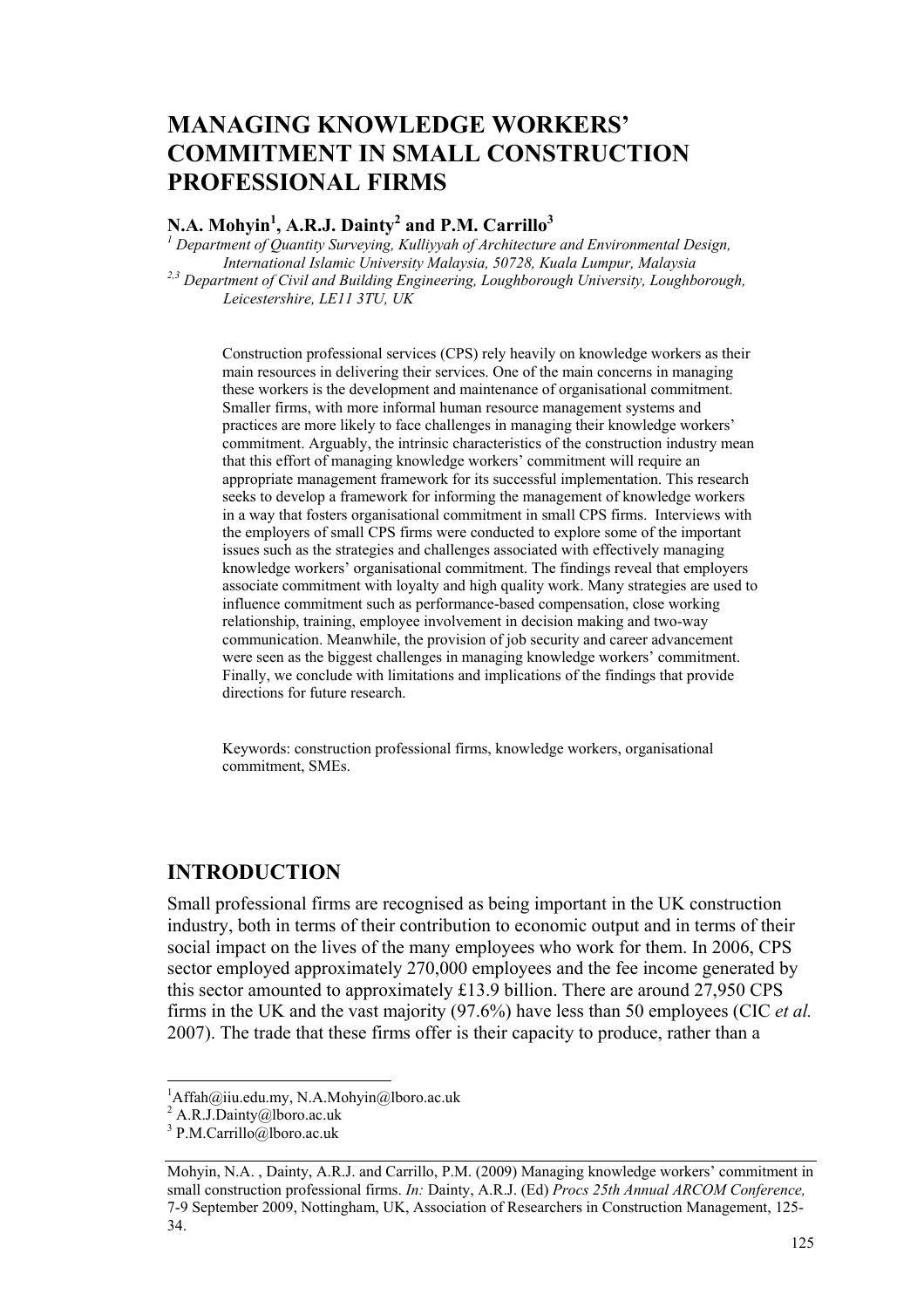product like many other organisations. In order to do this, they rely heavily on their knowledge workers, and their reputation for delivering the services promised.

Accordingly, the concept of organisational commitment is very relevant to these firms who rely heavily on their knowledge workers. Generally, the findings from previous research show that organisations that create and maintain good quality employeemanager relationships will benefit from higher levels of employee motivation, commitment and job satisfaction, which in turn impacted positively on the intention to stay and employee performance (Leung *et al.* 2004; Benkhoff 1997; Becker *et al.* 1996). However, the employment relationship and the influences on organisational commitment have not received much empirical attention to date, particularly from the perspective of small CPS firms. Hence, there are large gaps in the body of knowledge in this area. The aim of this research is to contribute to this underdeveloped area of human resource management (HRM), by developing a framework for managing the organisational commitment of knowledge workers. This paper reports on an exploratory study involving interviews with the owner/managers of a range of such professional service firms.

# **ORGANISATIONAL COMMITMENT**

Organisational commitment has become a widely used and popular term that has been defined in many different ways. Generally, the concept is complex and most often has been defined as a distinct and unique construct that defines how strong the individual's beliefs and attitudes towards the employing organisation and its goal. According to Mowday (1979), those who are committed to the organisation can be characterised by at least three interrelated factors:

- 1. A strong belief in and an acceptance to organisation's goals and values;
- 2. A willingness to exert considerable effort on behalf of the organisation; and
- 3. A strong desire to maintain membership in the organisation.

Swailes (2002) argues that the classic definition of commitment that incorporates or associates with the desire to remain with organisation, is less relevant and may not be a realistic expectation in the current high-pressure working environments. Generally, employers tend to be more concerned about business turnover rather than employee turnover. This is particularly relevant during the current slowdown of the economy, which is evident from increased job cuts across the construction industry. The emphasis on acceptance of organisational goals and consistent behaviour or action towards achieving the goals, therefore, are more likely to be agreed by many authors as factors that define organisational commitment (Bar-Haim 2007; Meyer and Herscovitch 2001; Brown 1996). Similarly, Singh and Vinnicombe (2000) in their attempt to re-examine the meaning of commitment have found that top managers in contemporary organisations relate commitment to action (i.e. being proactive and taking the initiative) and innovation (i.e. being creative, innovative and by adding value). Furthermore, Benkhoff (1997: 706) posited that "the kinds of behaviour that can be interpreted as a sign of commitment will depend on job descriptions and rewards systems and therefore can vary between organisations." Clearly, there is a need to define commitment from small CPS firms' perspective, by studying and developing an understanding on what the employers mean by organisational commitment and how the knowledge workers express it.

From a construction industry perspective, the concept of organisational commitment can be seen as particularly important given the transient, project-based nature of the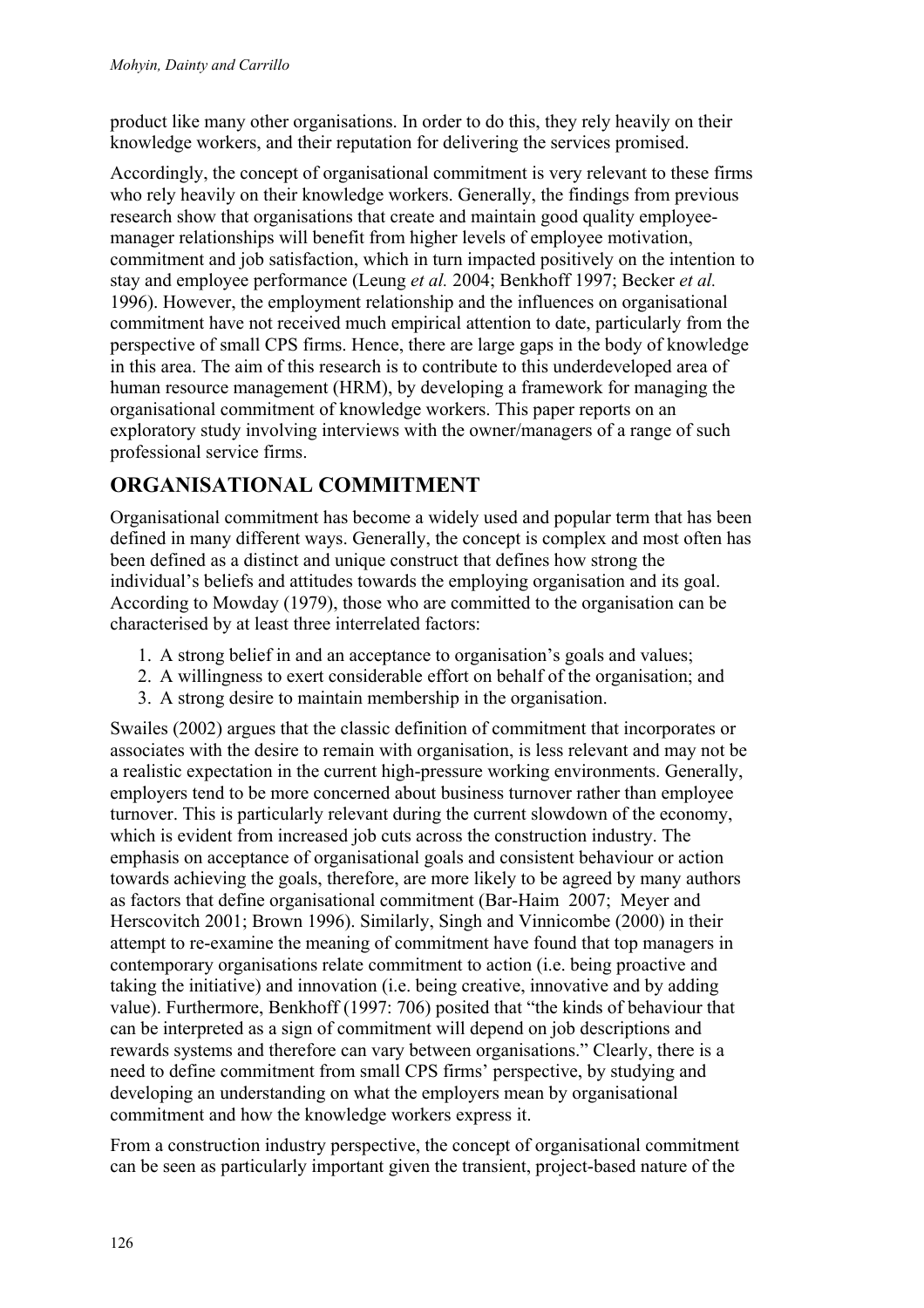sector is likely to adversely affect it. Rousseau (1998) suggests that in temporary work systems, such as construction projects, employees' identification is likely to focus on immediate work stimuli and erode when tasks are complete. In this difficult context, it is pertinent to investigate factors that shape the employees' sense of attachment and involvement with their employing organisations. Previous findings have shown that organisations benefit from a committed workforce because committed employees tend to be absent less often, to make positive contributions and to stay with the organisation (Igbaria and Siegel 1992; Steers 1977; Hackman and Lawler 1971). There is evidence that satisfaction and stress did not directly affect turnover intentions but only through commitment (Elangovan 2001). This finding suggests that any interventions to influence satisfaction, for example by changing job characteristics and pay, will not directly affect turnover but will only serve as one indirect approach for affecting commitment. Therefore, from a practical standpoint, interventions aimed at affecting turnover need to focus more on influencing commitment. There is also evidence that knowledge workers with a high level of commitment to the employing organisations are more likely to share their knowledge (Robertson and Hammersley 2000). Committed employees would 'go the extra mile' in pursuit of improved communication within teams to provide informed and insightful advice to project managers and project teams. This implies another importance of commitment, it helps the knowledge management initiatives, for increased firm performance.

Despite the obvious benefits that commitment can bring to organisations, it is important to recognise the difficulties in generating it. For example, commitment to organisations may be more difficult for knowledge workers, who are likely to have a prior commitment to their profession, which is more enduring than their commitment to the organisation (Tam *et al.* 2002; Sheldon 1971). According to Leung and Chan (2007: 122) "construction professionals often have their own professional values. If there is a gap between their professional values (e.g. aesthetic design, professional ethics, reputation and promotion) and the project values (e.g. cost savings, market value and client's profit), they may decide to leave the project or company". This raises the importance of managing the knowledge workers effectively to secure their commitment to the organisation.

### **HR PRACTICES AND COMMITMENT**

Organisational commitment is a desired outcome of HRM strategies given its links to positive attitudes and behaviours in the pursuit of change (Swailes 2004). Previous research has revealed individual HR practices that influence commitment which include salary and remuneration (Tam *et al.* 2002), training and development (Acton *et al.* 2003) and career prospects (Morris *et al.* 1993; Lingard and Lin 2004). Other researchers have found that satisfaction with: 1) performance appraisal; 2) rewards and recognition; 3) involvement; 4) communication; 5) openness; and 6) work-life balance were important for explaining knowledge workers' commitment (Kinnie *et al.* 2005). Hence, there is evidence that the way HRM practices are being implemented may be a more important determinant of employee attitudes than the number of practices put in place (e.g. Edgar and Geare 2005). As contended by Kinnie *et al.* (2005: 25) "..it is not simply a question of designing the most appropriate HR policy mix. The key issue is how those policies are perceived by employees, how they are actually implemented and experienced as HR practices." In other words, it is the quality of practices that matter, and not the quantity.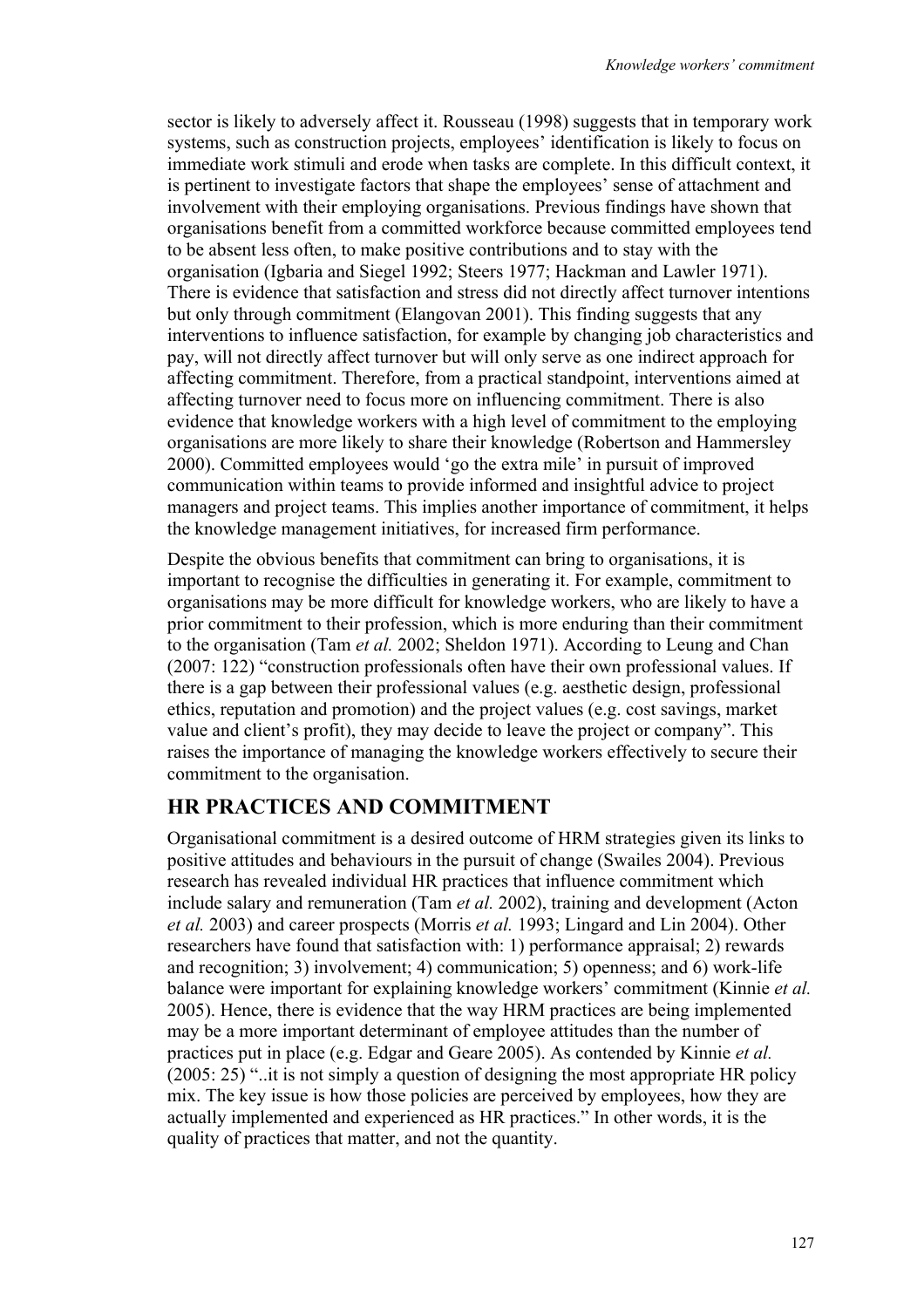Clearly, it is important for construction organisations to design and implement the right mix of HR practices that can positively influence employees' organisational commitment. This effort can be difficult with current issues pertaining to HRM practices in the construction industry that have caused many problem such as low commitment, de-motivated workforce, high workloads, long working hours, stress, psychological burnout and high levels of staff turnover (Dainty *et al.* 2007; Sang *et al.* 2007; Chartered Institute of Building 2006; Raiden 2004). Furthermore, research has shown that the smaller firms are more likely to face challenges in managing their knowledge workers (Causer and Jones 1993). It seems that HRM in smaller firms tends to be more informal compared with the formal HRM systems and practices in larger firms. For instance, larger firms in the construction sector are more likely to have a documented recruitment and retention strategy in place (CIC 2004). The ways in which small construction firms manage their knowledge workers' organisational commitment remains under-researched.

Work by Roehling *et al.* (2000) using content-analysis demonstrated the expectations of both the employers and employees of the new employment relationship. It appears that the new employment relationship is characterised by a greater emphasis by employers to provide training and skill developments rather than job security. Similarly, employees are expected to assume responsibility for developing and maintaining skills and to put more effort/action (e.g. produce positive results, take initiative, work in teams) rather than remaining loyal to organisation. These employees' traits of the new employment relationship are similar to recent definition of employee commitment that relates commitment more to behaviour and action rather than loyalty. Accordingly, Roehling *et al.* (2000) argue that approaches to promote commitment that have been relied upon heavily in the past are no longer relevant in the new employment relationship as is summarised in Table 1.

| $300$ cc. Rothing that $2000$             |                                                      |
|-------------------------------------------|------------------------------------------------------|
| Traditional and Characteristic of the Old | Available and Increasingly Important in the New      |
| <b>Employment Relationship</b>            | <b>Employment Relationship</b>                       |
| Job security                              | Participative decision-making                        |
| Career advancement (within organisation)  | Sharing of rewards and risk (a stake in the outcome) |
| Promise of pay raises                     | Accommodating employees personal/non-work needs      |
|                                           | Intrinsically rewarding work                         |
|                                           | Social networks in the work place                    |
|                                           | External employability                               |
|                                           | Respectful and fair treatment                        |
|                                           |                                                      |

*Table 1: Approaches to Developing and Maintaining Employee Commitment Source: Roehling et al. (2000)*

Accordingly, in achieving the desired attitude and behavioural changes among employees, it is essential to understanding the objectives, motives, ideologies, perspectives and expectations, of both the organisation and its employees. Loosemore *et al.* (2003) argued that, "failing to understanding and meeting what employees expect and require from the employment relationship will lead to deterioration in commitment and loyalty, decline in performance and increased employee turnover." As contented by Roehling *et al.* (2000: 305), "the nature of the employment relationship is central to a wide range of HRM activities". It is through the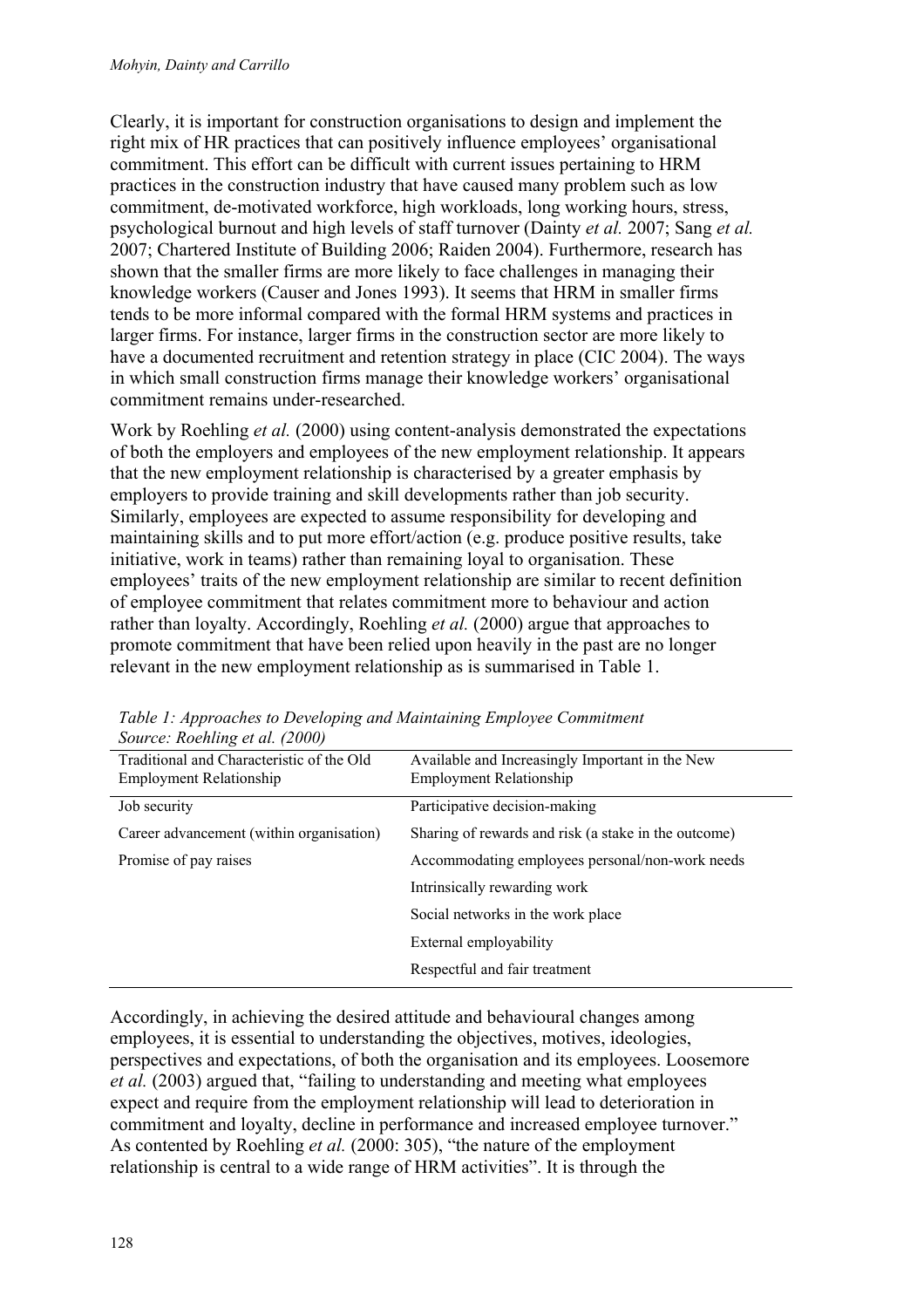employment relationship, that reciprocal rights and obligations of both employers and employees are created and maintained. Understanding the employment relationship demand answers to questions like: What are knowledge workers' expectation? Does the existing employment relationship meet their expectation? What are employers' expectation with the current business competition and more dynamic environments? Knowing the answers to these questions can provide better understanding of the nature of the employment relationship that might influence the efforts of managing employees' commitment.

## **RESEARCH METHOD**

The focus of the study reported here was on SMEs for two reasons. First, there is very little research conducted in the area using these types of organisation, particularly from the small CPS firms' perspective. Second, by nature of the industrial structure of the UK, the majority of the firms are SMEs, therefore this study is necessary since small CPS firms are recognised as being important in the UK construction industry, both economically and socially.

As commitment is such an abstract and complex construct concerned with values, attitudes and behaviours, a qualitative approach (i.e. research interview) was adopted to elicit the meanings and to facilitate exploration of the key issues related to the research. As contended by Brown (1996: 376), "researchers may need to seek closer contact with the participants they are studying and develop an understanding on what they mean by organisational commitment, how they express it, and if the meaning attached to organisational commitment varies across different professions and work groups". Clearly, there is a need to explore the meaning of commitment from small CPS firms' employer perspective that is likely to influence employers' actions to enhance the desired commitment behaviour. Furthermore, what employers mean by the term 'commitment' might influence their appraisal on the employees' performance and commitment, as well as promotion decision based on such appraisals. Accordingly, the interviews focused on exploring the meaning of commitment from the employers' perspective as well as identifying the strategies and challenges in managing knowledge workers' commitment. The understanding of these issues is essential for further research on knowledge workers' commitment from the perspective of small CPS firms.

This study focuses on a single occupation to eliminate variations that might be related to type of occupation (Swailes 2004). Within this study, quantity surveyors in small CPS firms were studied. Small CPS firms specialising in quantity surveying were identified from Royal Institution of Chartered Surveyors (RICS) regional directories for the East Midlands and West Midlands. The firms were then contacted to gather information on the size (i.e. number of staff employed) and also personnel with responsibility for HR matters. A letter explaining the intention to conduct the research interview was sent to each HR practitioner. A telephone call was made to each owner/manager to make arrangements for the research interview. Five firms agreed to participate in this research including two quantity surveying practices, two architectural and quantity surveying practices and one multi-disciplinary practice (see Table 2). All five interviewees had senior position such as the Director and Senior HR Manager and all had many years of experience within the industry (see Table 2). All five interviews were conducted on company premises and lasted for about one hour.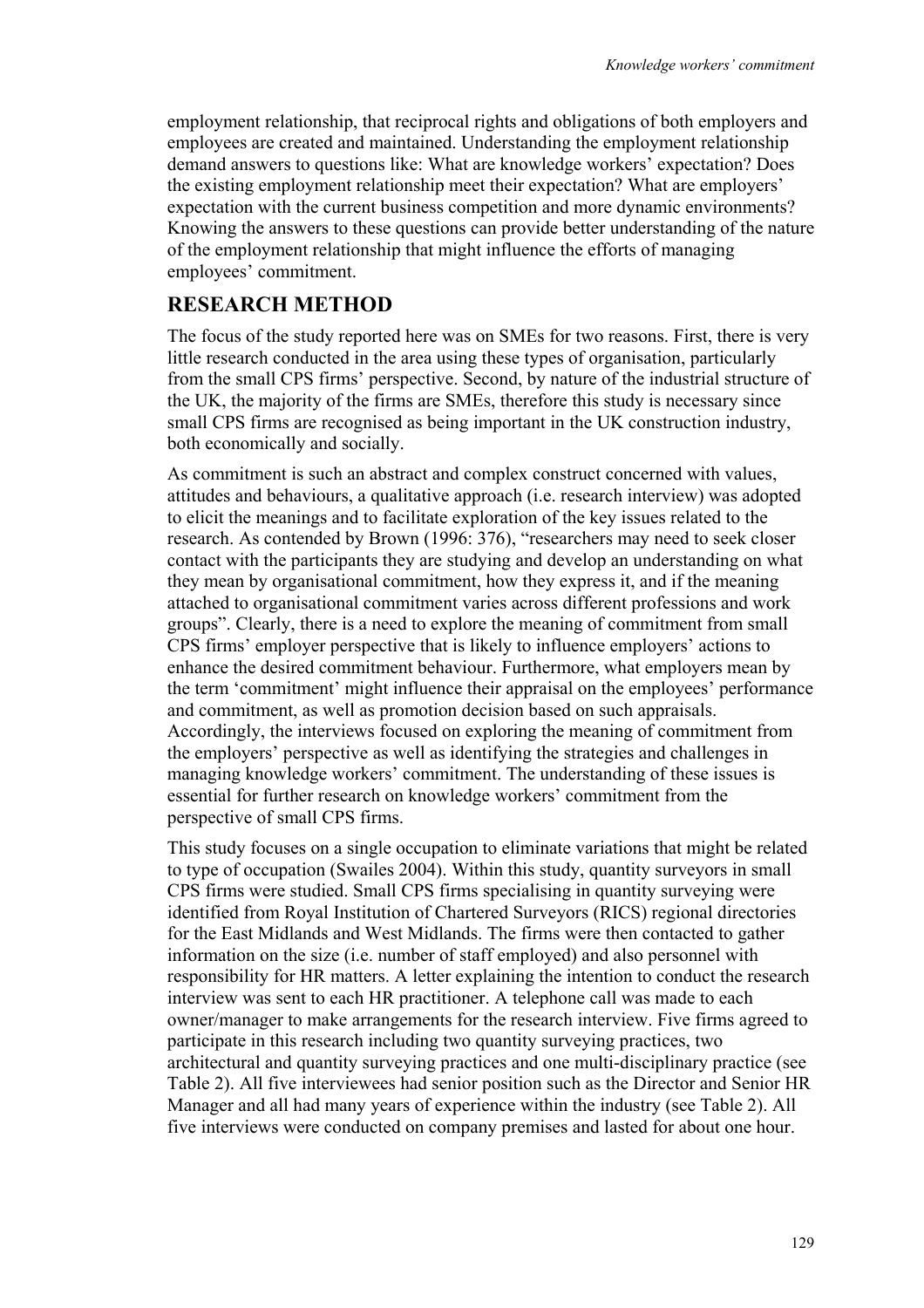*Table 2: Company background* 

| Organisation | Position                  | Services provided                                                                                   | Number of<br>employees | Years of<br>experience<br>with<br>current<br>company | Total years<br>of working<br>experience |
|--------------|---------------------------|-----------------------------------------------------------------------------------------------------|------------------------|------------------------------------------------------|-----------------------------------------|
| A            | Senior QS/<br>Managing QS | Quantity surveying                                                                                  | 11                     | 8                                                    | 13                                      |
| B            | Director                  | Quantity surveying                                                                                  | 22                     | 8                                                    | 28                                      |
| C            | Director                  | Multi-disciplinary<br>(Architectural, quantity<br>surveying, engineering<br>and project management) | 28                     | 19                                                   | 32                                      |
| D            | HR/Finance<br>Partner     | Architectural and quantity<br>surveying                                                             | 21                     | 9                                                    | 38                                      |
| E            | Practice<br>Manager       | Architectural and quantity<br>surveying                                                             | 40                     | 8                                                    | 20                                      |

## **FINDINGS AND DISCUSSION**

#### **Definitions of Commitment**

Generally, the employers of small CPS firms share similar meanings of commitment with the top responses being 'loyalty' and 'produce high quality work'. From the interviews, four employers defined commitment as broadly meaning 'loyalty to the organisation'. Even in the time of economic downturn and difficulty in securing projects, the employers still put strong emphasis on employee loyalty. This finding contradicts Singh and Vinnicombe (2000) in their work involving interviews with 37 senior engineers in UK and Swedish engineering companies that found 'loyalty' was not cited as meaning of commitment. One possible explanation might be the nature of organisation involved in Singh and Vinnicombe (2000) study that is large organisations is more concerned with action and innovation with less worry about employee recruitment and retention. Another possible reason might be due to the small CPS firms' difficult experience in employee recruitment and retention over the past few years. In relation to that, they seem concerned about the loss that the organisations have to bear such as replacement cost if knowledge workers leave the organisation:

Apart from a strong emphasis on employee loyalty, small CPS firms' employers also associate the term 'commitment' to 'quality'. Three employers relate employees' action to follow quality assurance methods and uphold professional standards as being committed. Other meanings of commitment held by the employers are mostly related to employees' action that is important to producing high quality work such as putting extra effort, dedicated and hardworking. These findings are consistent with Singh and Vinnicombe (2000) and also in line with recent definitions of commitment in the literature that define commitment as behaviour or action towards achieving the organisational goals (Bar-Haim 2007; Meyer and Herscovitch 2001; Brown 1996). Many of the responses suggested that employers are concern about how knowledge workers' commitment might influence their work outcome and performance that ultimately influence client relationship.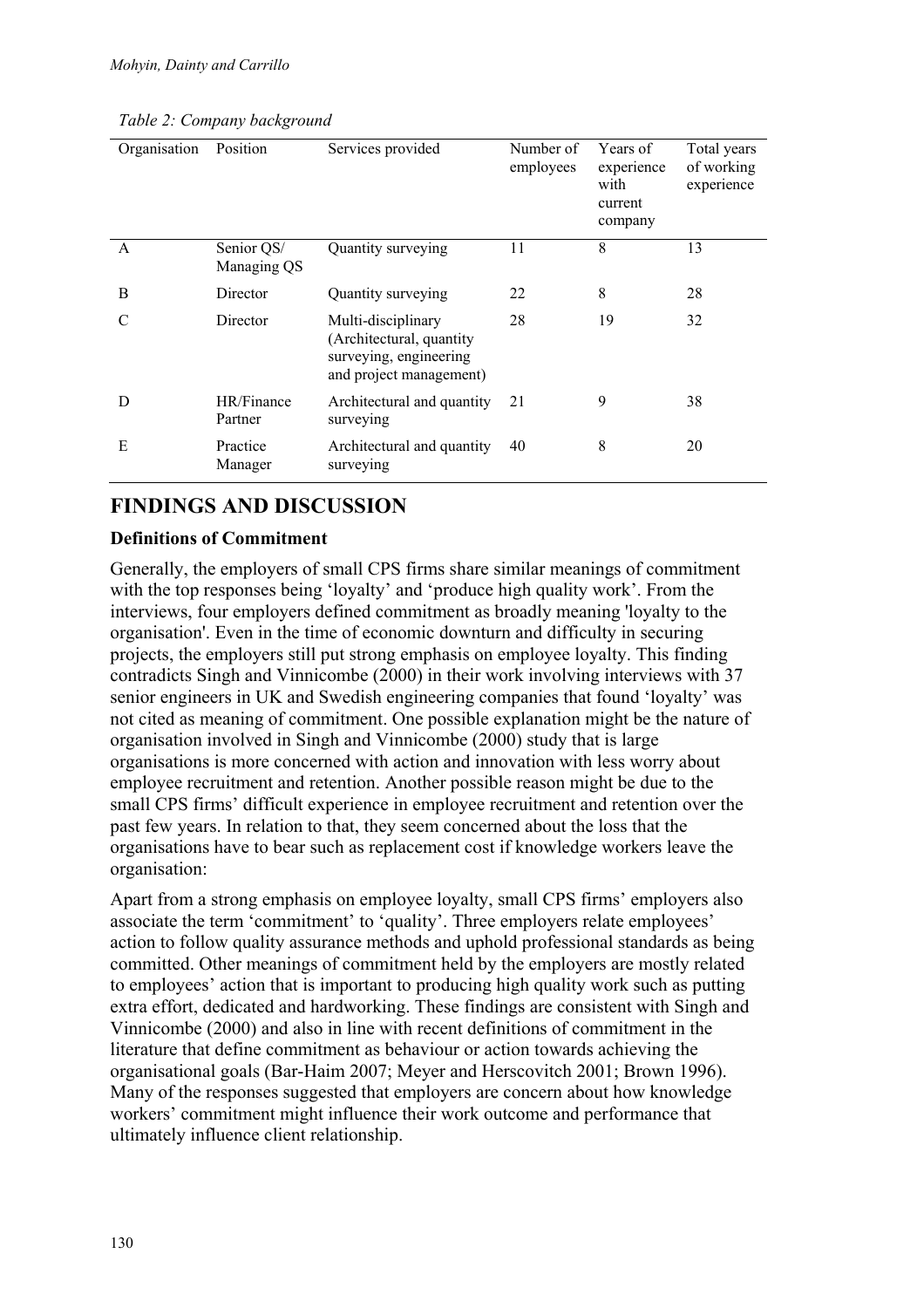#### **Strategies to Influence Commitment**

There are many strategies adopted by small CPS firms' employers to develop and maintain knowledge workers' commitment. These are consistent with the results of Roehling *et al.* (2000) content-analysis that demonstrate few expectations of the employees of the new employment relationship. Six strategies that were cited by all five firms are: 1) performance-based compensation; 2) training, education and skill development opportunities; 3) friendly and cooperative work environment; 4) open, honest, two-way communication; 5) employee involvement in decision making/empowerment; and 6) flexibility.

Interestingly, three employers cited performance-based compensation like salary, bonus and profit share as their first response when asked to describe HR strategy used to influence knowledge workers' commitment. Furthermore, all five firms believe performance-based compensation (specifically reasonable and competitive salary) is important to influence knowledge workers' commitment. These findings imply that their effort to manage knowledge workers' commitment is heavily focused on financial incentives.

Apart from financial incentives, the employers believe that the firms' commitment to provide training and skill development opportunities to knowledge workers helps enhancing organisational commitment. The firms have provision for financing training e.g. degree courses and one day release weekly to support staff on training (i.e. parttime degree). Furthermore, being smaller firms allow the firms to have more friendly and close working relationship and also more informal and open communication that were seen as important factors determining knowledge workers' commitment to the organisation. In addition, the knowledge workers are also involved in decision making process and enjoy flexible working arrangements. Other strategies (not cited by all five firms) that are used to influence knowledge workers' commitment to the organisation are regular staff meetings to coordinate work and to discuss workloads and any problems, social activities like sport and gathering, praise, acknowledgement, recognition (non-monetary) and performance appraisal.

To sum up, this finding demonstrates that small CPS firms use a mix of HR practices to develop and maintain knowledge workers' organisational commitment. There is a need to capture knowledge workers' perceptions of HR practices as well as the policies themselves and how they link satisfaction with HR practices to their commitment to the organisation. One important avenue for further work would be the development of a framework for informing the management of knowledge workers of ways that foster organisational commitment in small CPS firms. The design of HR strategies to develop and maintain knowledge workers' commitment needs to take account of both business strategy and employee interests, particularly in the current economic downturn.

#### **Challenges in Managing Commitment**

The interviews revealed some challenges faced by the employers in their efforts to manage knowledge workers' commitment. At the time of the interviews, small CPS firms were concerned about the economic crisis, particularly the slowdown of the construction industry. They highlighted the difficulty in securing projects since end of 2007. Consequently, due to decreasing workload, they are struggling to find enough work "to keep everybody busy" in the company. The employers emphasised the challenge to keep providing work and to offer job variety in order to make the knowledge workers feeling occupied, content and secure in the current economic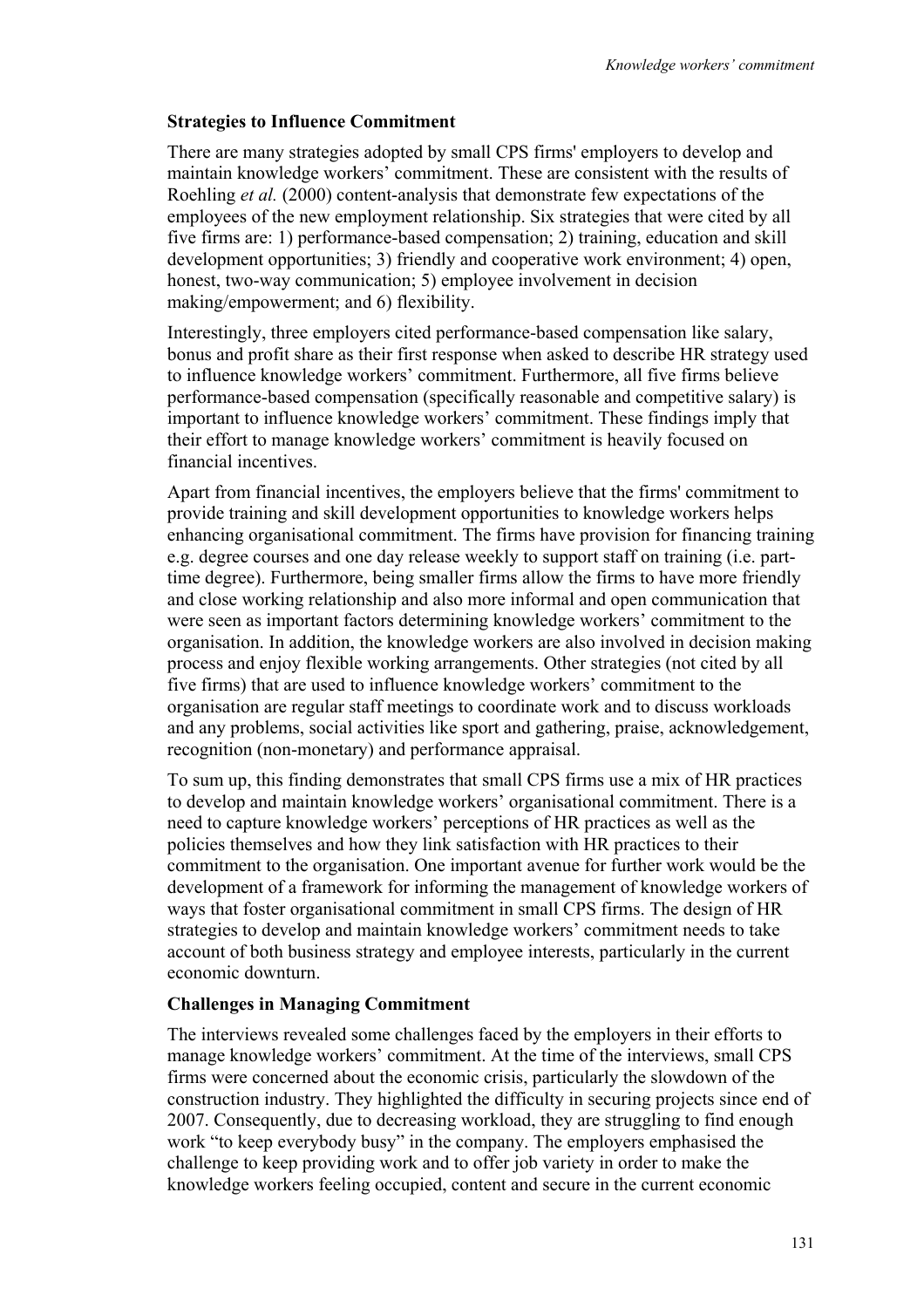downturn. Furthermore, few employers have found it very difficult to offer career advancement since there is very limited higher position within smaller practices. Other challenges deal with monitoring knowledge workers' commitment to ensure high quality work and also managing individual knowledge workers, particularly younger staff who are seen as being more committed to individual career ambition. There were few cases where younger staff left the practices for many reasons such as for higher pay, to set up own business, to further study and struggling to perform in a professional service firms. This finding raises an interesting and important avenue for further work that would provide a better understanding of the effects of company's current issues on the employment relationship and the appropriate strategies to deal with the challenges.

## **CONCLUSION AND FURTHER RESEARCH**

This study sought to determine the nature of employee commitment in small CPS firms in the UK from an employer's perspective. It drew from their vast experience, knowledge and understanding of the concept and the approaches used by their organisations to influence knowledge workers' commitment.

The research interviews have provided useful perspectives about knowledge workers' commitment from small CPS firms' employers and compared these responses to existing literature. Since the research was conducted within small organisations in the UK construction industry, the findings themselves can not be generalised to the wider organisational audience.

The acknowledgement by employers that knowledge workers' commitment is important and might influence their work outcome and performance is apparent and compatible with the literature on commitment. Employers understand that employees represent the company and their work influences client relationships. In dealing with employers' approaches to influence commitment, the analysis suggests that they have a clear perspective of what employee commitment is, although divergent results have emerged as compared to recent definition from the literature. Similar to the classic definition of commitment (Mowday 1979), the employers associate commitment with loyalty. Apart from strong emphasis on employee loyalty to the organisation, small CPS firms' employers also associate the term commitment to 'high quality'.

This research indicates that the firms' effort to manage knowledge workers' commitment is heavily focused on financial incentives. Other approaches used were identified as training, education and skill development opportunities; employee involvement in decision making/empowerment; open, honest, two-way communication; friendly and cooperative work environment; and flexibility.

The findings also indicate that constraints to provide job security and career advancement were seen as the biggest challenges in managing knowledge workers' commitment within small CPS firms, particularly in the current situation of economic downturn.

Given the importance placed on the topic by academics and small CPS firms' employers, the factors that might influence commitment from the knowledge workers' perspective is an issue worthy of deeper investigation. In addition, it would be appropriate to examine whether knowledge workers share similar meanings of commitment with their employers and also to gain better understanding on how knowledge workers express their commitment. Another avenue for further work would be the investigation of how individual knowledge workers' experience HR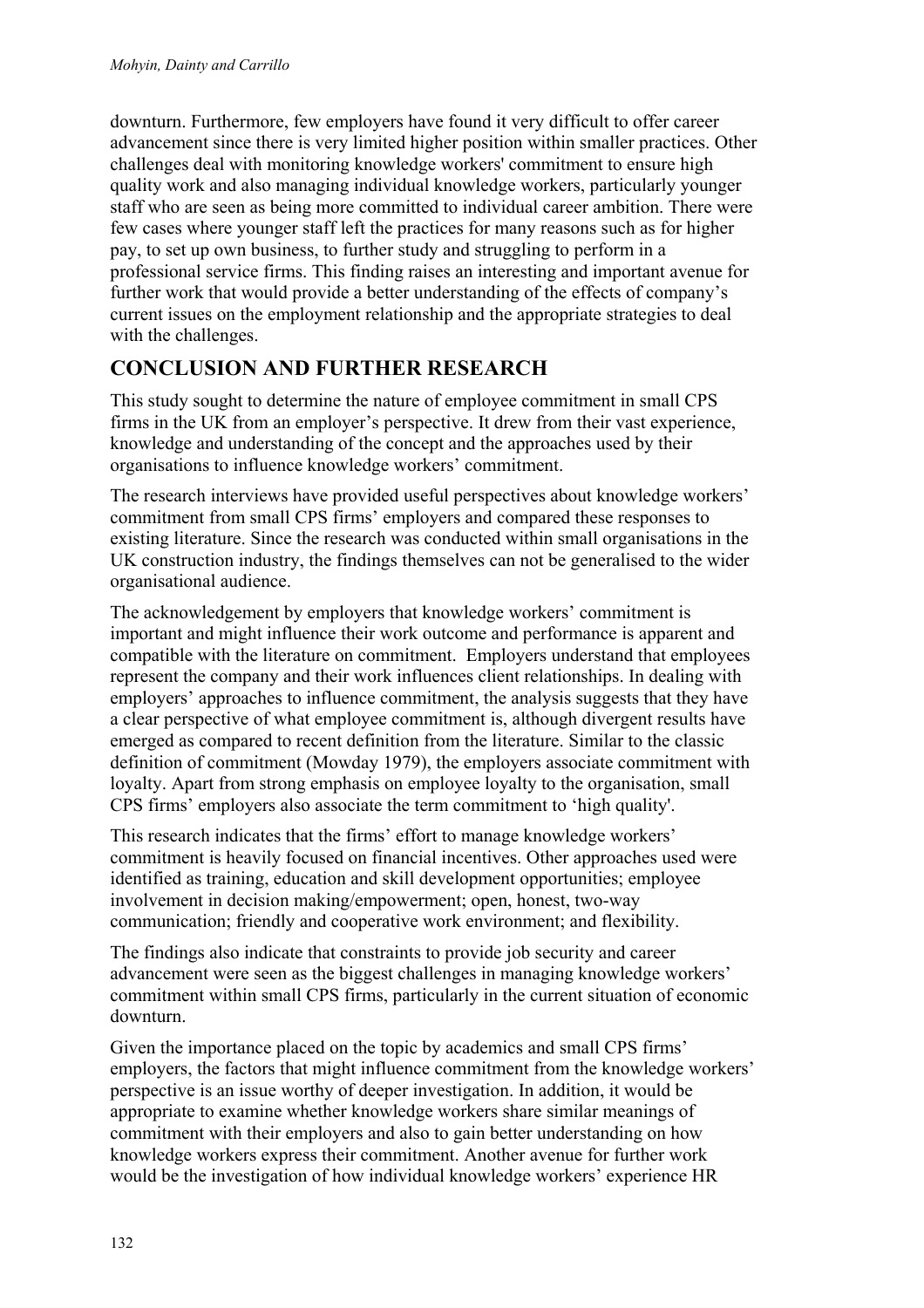practices and to what extent the strategies taken by the employers influence knowledge workers' commitment. In summary, further research would be appropriate which could take the form of a case study-based approach into organisations that sought to examine the content and state of the employment relationships and its influence on commitment from both the employer and knowledge workers' perspective.

### **REFERENCES**

- Acton, T and Golden, W (2003) Training the knowledge worker: A descriptive study of training practices in Irish software companies. *Journal of European Industrial Training*, **27**(2-4) 137-146.
- Bar-Haim, A (2007) Rethinking Organisational Commitment in Relation to Perceived Organisational Power and Perceived Employment Alternatives. *International Journal of Cross Cultural Management*, **7**(2) 203-217.
- Becker, T E, Billings, R S and Eveleth, D M and Gilbert, N L (1996) Foci and Bases of Employee Commitment: Implications for Job Performance. *The Academy of Management Journal*, **39**(2) 464-482.
- Benkhoff, B (1997) Ignoring commitment is costly: New approaches establish the missing link between commitment and performance. *Human Relations*, 50(6) 701-726.
- Brown, R B (1996) Organisational commitment: Clarifying the concept and simplifying the existing construct typology. *Journal of Vocational Behaviour* **49**(3) 230-251.
- Causer, G and Jones, C (1993) Responding to 'skill shortages': Recruitment and retention in a high technology labour market. *Human Resource Management Journal*, **3**(3) 1-20.
- Chartered Institute of Building (2006) *Skill Shortages in the UK Construction Industry*.
- Construction Industry Council (CIC) (2004) *Built Environment Professional Services Skills Survey 2003/04: Survey Results*. London: CIC.
- Construction Industry Council (CIC) Davis Langdon Management Consulting and Experian BS (2007) *Survey of UK construction professional services 2005/2006*. London: CIC.
- Dainty, A R J, Green, S and Bagilhole, B (2007) People and culture in construction: Contexts and challenges. In: Dainty, A R J, Green, S and Bagilhole, B, (eds.) *People and Culture in Construction: A Reader*, Oxon: Taylor and Francis, 3-25.
- Edgar, F and Geare, A (2005) HRM practice and employee attitudes: Different measuresdifferent results. *Personnel Review*, **34**(5) 534-549.
- Elangovan, A R (2001) Causal ordering of stress, satisfaction and commitment, and intention to quit: A structural equations analysis. *Leadership and Organisation Development Journal*, **22**(4) 159-165.
- Hackman, J R and Lawler, E E (1971) Employee reactions to job characteristics. *Journal of Applied Psychology*, **55**(3) 259-286.
- Igbaria, M and Siegel, S R (1992) An examination of the antecedents of turnover propensity of engineers: An integrated model. *Journal of Engineering and Technology Management*, **9**(2) 101-126.
- Kinnie, N, Hutchinson, S, Purcell, J, Rayton, B and Swart, J (2005) Satisfaction with HR practices and commitment to the organisation: Why one size does not fit all. *Human Resource Management Journal*, **15**(4) 9-29.
- Leung, M and Chan, H K L (2007) Antecedents of commitment in construction management. *Construction Management and Economics*, **25**(2) 113-127.